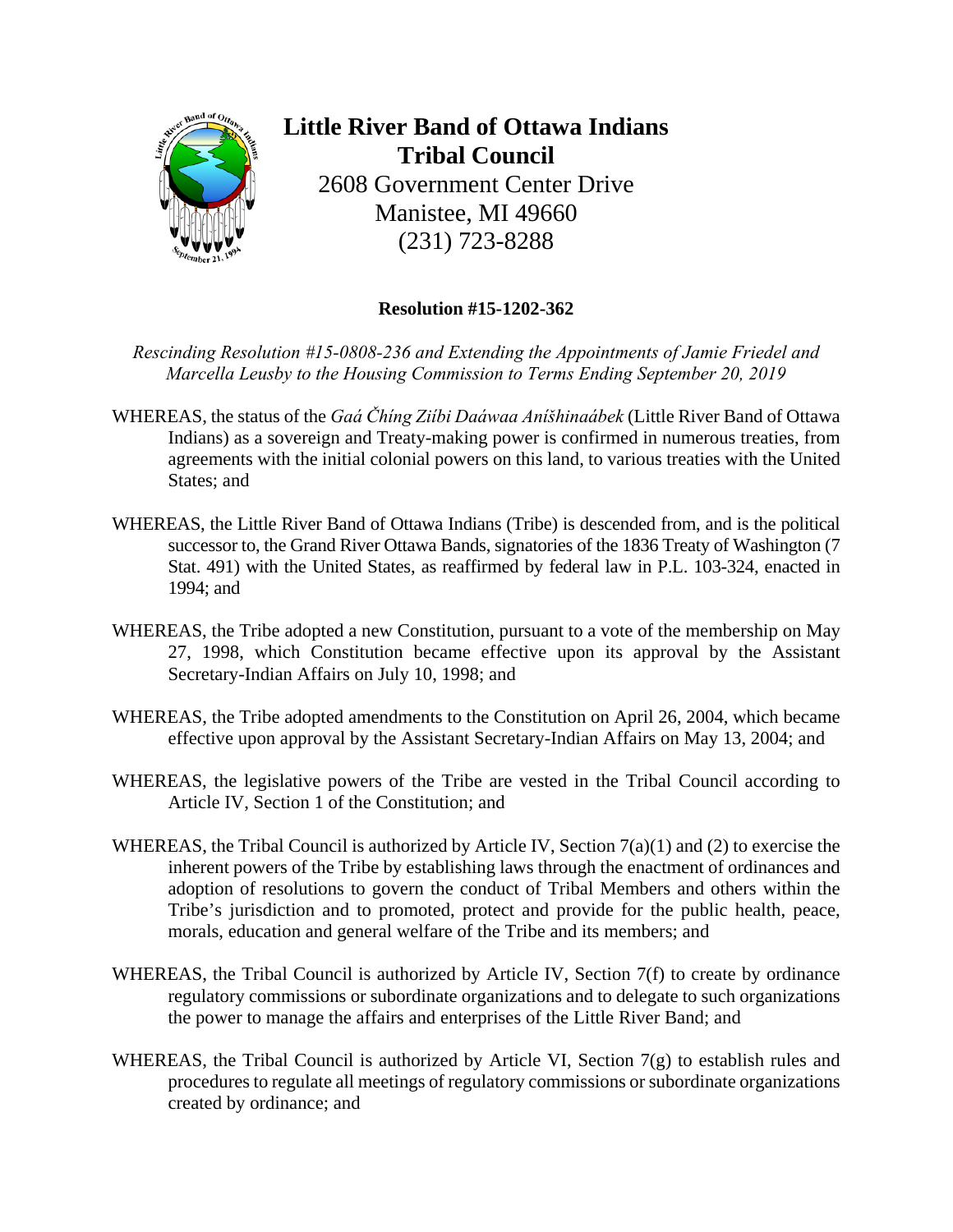Resolution #15-1202-362 Page 2 of 3

- WHEREAS, the Tribal Council is authorized by Article VI, Section 7(h) to approve appointments to regulatory commission created by ordinance; and
- WHEREAS, the executive powers of the Tribe are vested in the Tribal Ogema according to Article V, Section 1 of the Constitution; and
- WHEREAS, the Tribal Ogema is authorized by Article V, Section 5(a)(4) to appoint members to regulatory commissions with the approval of Tribal Council; and
- WHEREAS, pursuant to its Constitutional powers, the Tribal Council set rules and procedures for all regulatory commissions by adoption of the Commissions Ordinance, Ordinance #04- 0150-01; and
- WHEREAS, pursuant to its Constitutional powers, the Tribal Council created the Tribe's Housing Commission by adoption of the Housing Commission Ordinance, Ordinance 04-700-041, for the purpose of regulating the Tribe's housing activities; and
- WHEREAS, pursuant to his Constitutional powers, the Tribal Ogema recommended Jamie Friedel and Marcella Leusby to the Housing Commission by request for approval remainder terms to the Tribal Council on July 31, 2014; and
- WHEREAS, pursuant to its Constitutional powers, the Tribal Council approved the appointments; and
- WHEREAS, seats to be filled were in fact newly created seats by adoption of Tribal Council Resolution #14-0514-148, which adopted amendments to the Housing Commission Ordinance to increase the seats from three to five; and
- WHEREAS, the Housing Commission Ordinance, Section 4.03(a) provides that terms of office shall be four years; and
- WHEREAS, the amendments adopted by the Tribal Council in Resolution #14-0514-148 operated to create two seats on the Housing Commission with terms to run until September 20, 2019; and
- WHEREAS, the appointments of Marcella Leusby and Jamie Friedel were erroneously approved to last until September 20, 2018; and
- WHEREAS, the Tribal Council attempted to adjust the terms of Marcella Leusby and Jamie Friedel to extend to September 20, 2019, however, an administrative error resulted in the resolution saying September 20, 2018.